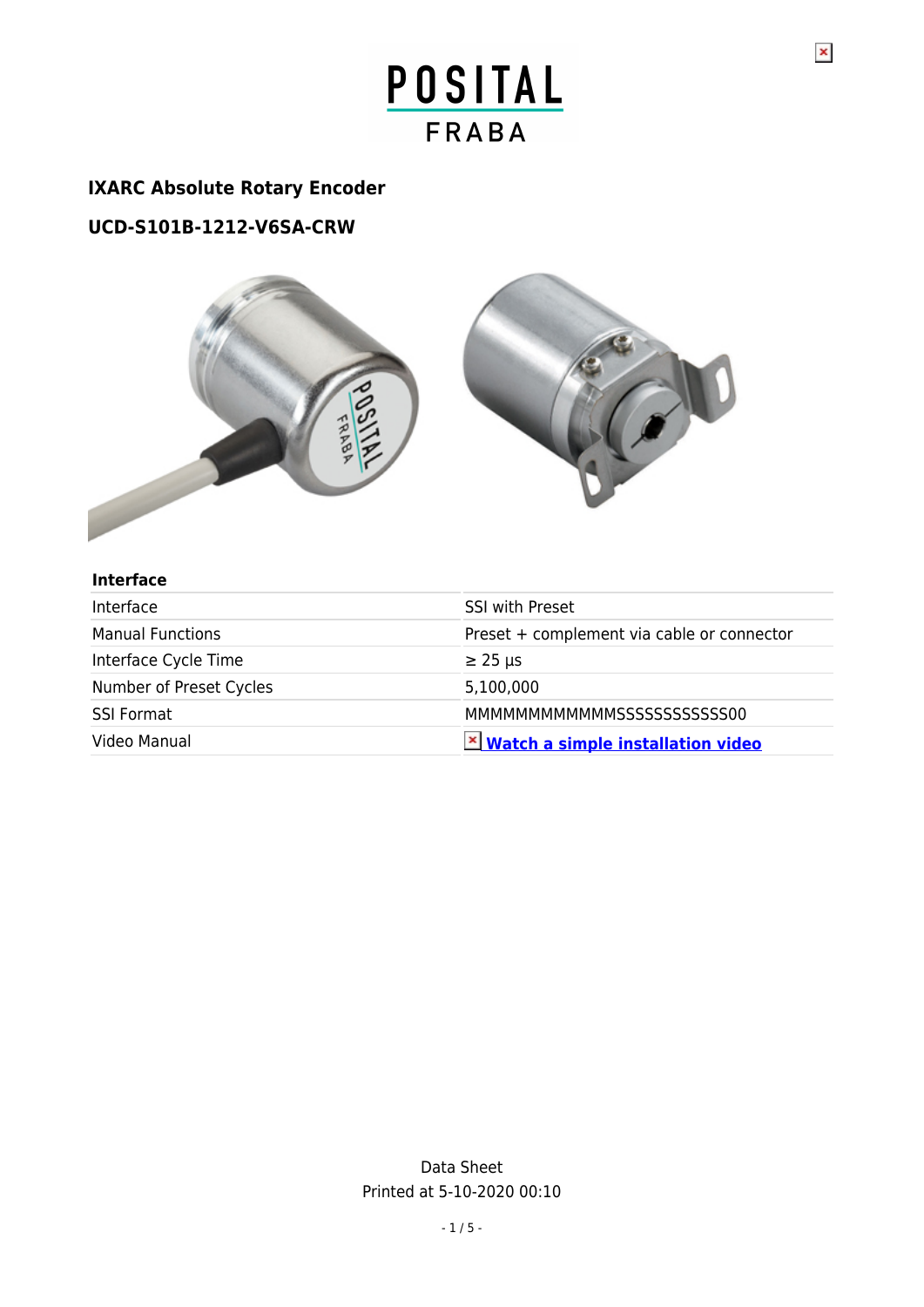$\pmb{\times}$ 

The Preset function allows to set the output value to zero at the present mechanical position. Input resistance is 110 k $\Omega$ 



T+  $t2 = 224$  msec (+/- 4msec)

The DIR-function allows to change the encoder counting direction.

| 0 (open or GND)            | Increasing Values Turning Clockwise (Viewed from Flange Side) |
|----------------------------|---------------------------------------------------------------|
| 1 (4.5 V to $V_s$ )        | Decreasing Values Turning Clockwise (Viewed from Flange Side) |
| Min Time needed for change | 40 msec                                                       |
| Input Resistance           | $60 k\Omega$                                                  |

#### **Outputs**

| <b>Output Driver</b> | <b>RS422</b> |
|----------------------|--------------|
|                      |              |

#### **Electrical Data**

| Supply Voltage                     | $4.5 - 30$ VDC          |
|------------------------------------|-------------------------|
| <b>Current Consumption</b>         | Typical 50 mA           |
| Power Consumption                  | $\leq$ 1.0 W            |
| Start-Up Time                      | $<$ 1 s                 |
| Clock Input                        | RS 422, via Optocoupler |
| Clock Frequency                    | 100 kHz $-$ 2 MHz       |
| <b>Reverse Polarity Protection</b> | Yes                     |
| <b>Short Circuit Protection</b>    | Yes                     |

Data Sheet Printed at 5-10-2020 00:10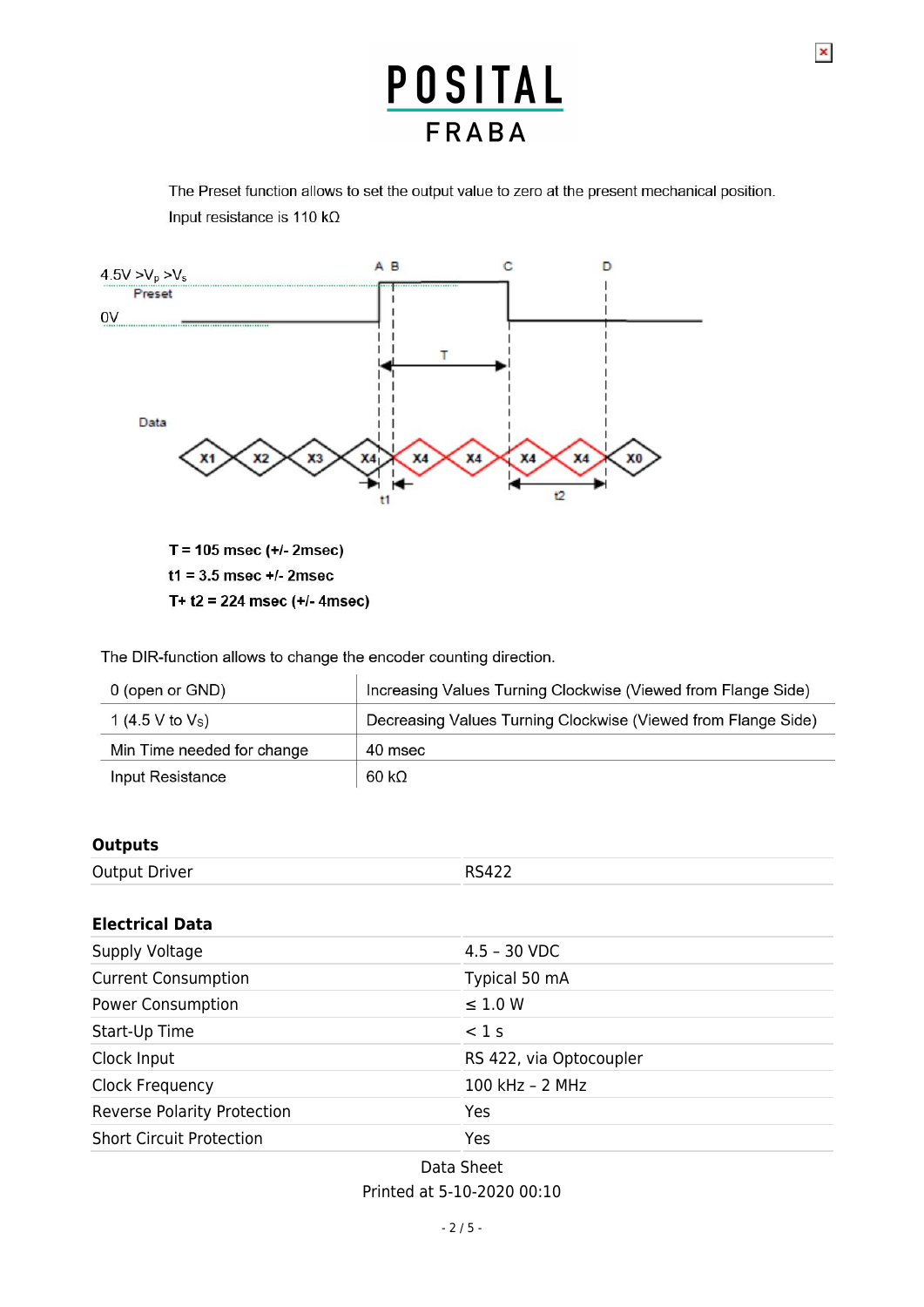$\pmb{\times}$ 

| <b>EMC: Emitted Interference</b> | DIN EN 61000-6-4            |
|----------------------------------|-----------------------------|
| EMC: Noise Immunity              | DIN EN 61000-6-2            |
| MTTF                             | 350 years @ 40 $^{\circ}$ C |

#### **Sensor**

| Technology                   | Magnetic                                                     |
|------------------------------|--------------------------------------------------------------|
| <b>Resolution Singleturn</b> | 12 bit                                                       |
| <b>Resolution Multiturn</b>  | $12$ bit                                                     |
| Multiturn Technology         | Self powered magnetic pulse counter (no battery,<br>no gear) |
| Accuracy (INL)               | $\pm 0.0878$ ° ( $\leq 12$ bit)                              |
| Sense Signal (Default)       | Clockwise shaft movement (front view on shaft)               |
| Code                         | Binary                                                       |

### **Environmental Specifications**

| Protection Class (Shaft)     | IP <sub>65</sub>                                                                         |
|------------------------------|------------------------------------------------------------------------------------------|
| Protection Class (Housing)   | IP54                                                                                     |
| <b>Operating Temperature</b> | -30 °C fixed (-22 °F), -5 °C flexible (+23 °F) - +80<br>$^{\circ}$ C (+176 $^{\circ}$ F) |
| Humidity                     | 98% RH, no condensation                                                                  |

#### **Mechanical Data**

| <b>Housing Material</b>           | Steel                                                             |
|-----------------------------------|-------------------------------------------------------------------|
| <b>Housing Coating</b>            | Cathodic corrosion protection (>720 hrs salt<br>spray resistance) |
| Flange Type                       | Blind Hollow, ø 36 mm / ø 42 mm                                   |
| <b>Flange Material</b>            | Aluminum                                                          |
| Shaft Type                        | Blind Hollow, Depth $=$ 18 mm                                     |
| <b>Shaft Diameter</b>             | $\emptyset$ 6 mm (0.24")                                          |
| <b>Shaft Material</b>             | Stainless Steel V2A (1.4305, 303)                                 |
| <b>Friction Torque</b>            | ≤ 3 Ncm @ 20 °C (4.2 oz-in @ 68 °F)                               |
| Max. Permissible Mechanical Speed | ≤ 12000 1/min                                                     |
| <b>Shock Resistance</b>           | $\leq$ 100 g (half sine 6 ms, EN 60068-2-27)                      |
| <b>Permanent Shock Resistance</b> | $\leq$ 10 g (half sine 16 ms, EN 60068-2-29)                      |
| <b>Vibration Resistance</b>       | $\leq$ 10 g (10 Hz - 1000 Hz, EN 60068-2-6)                       |
| Length                            | 54,2 mm (2.13")                                                   |
| Weight                            | 240 g (0.53 lb)                                                   |

Data Sheet Printed at 5-10-2020 00:10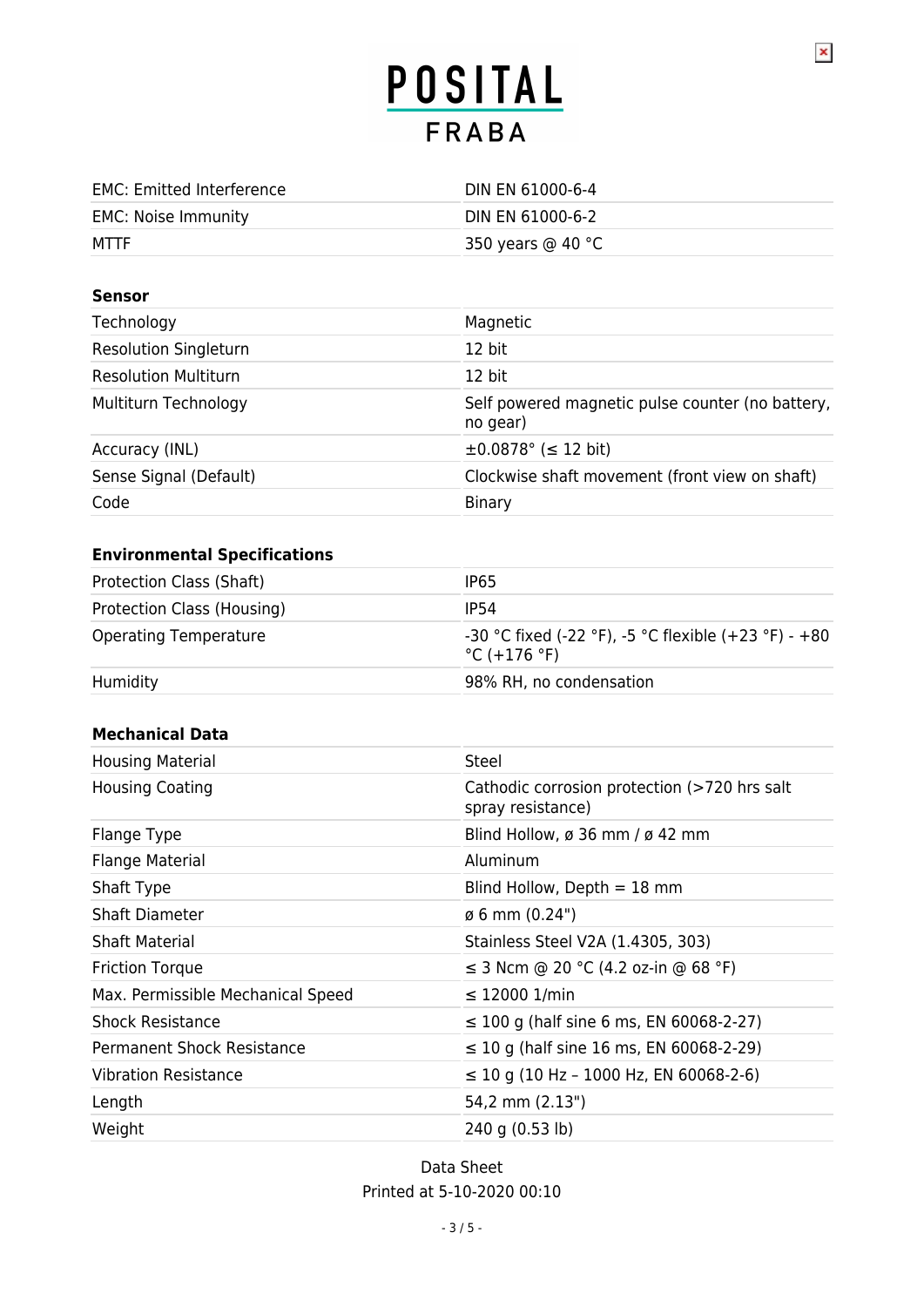$\pmb{\times}$ 

| Maximum Axial / Radial Misalignment | Static $\pm$ 0.3 mm / $\pm$ 0.5 mm; Dynamic $\pm$ 0.1 mm<br>/ $\pm$ 0.2 mm |
|-------------------------------------|----------------------------------------------------------------------------|
| <b>Electrical Connection</b>        |                                                                            |

| <b>Connection Orientation</b> | Radial                                    |
|-------------------------------|-------------------------------------------|
| Cable Length                  | 1 m [39"]                                 |
| Wire Cross Section            | $0.14$ mm <sup>2</sup> / AWG 26           |
| Material / Type               | PVC.                                      |
| Cable Diameter                | 6 mm $(0.24$ in)                          |
| Minimum Bend Radius           | 46 mm (1.81") fixed, 61 mm (2.4") flexing |

### **Product Life Cycle**

Product Life Cycle **Established** 

#### **Connection Plan**

| <b>SIGNAL</b> | <b>CABLE COLOR</b> |
|---------------|--------------------|
| Power Supply  | <b>Brown</b>       |
| <b>GND</b>    | White              |
| Data+         | Gray               |
| Data-         | Pink               |
| Clock+        | Green              |
| Clock-        | Yellow             |
| Preset        | Blue               |
| <b>DIR</b>    | Red                |
| Shielding     | Shield             |

#### **Dimensional Drawing**

### [2D Drawing](http://www.posital.com/en/system/webservices/product-drawing.php?i1=aHR0cHM6Ly93d3cucG9zaXRhbC5jb20vbWVkaWEvcG9zaXRhbF9mc2ltZy9kcmF3aW5nLXVjZC12NnMwLXEzYS1uXzk1MHhYLnBuZw==&i2=aHR0cHM6Ly93d3cucG9zaXRhbC5jb20vbWVkaWEvcG9zaXRhbF9mc2ltZy9kcmF3aW5nLW1jLTMtY3ItMzYwLXN6bS1ubm4wOWItbi1jcnctbl85NTB4WC5wbmc=&i3=&p=VUNELVMxMDFCLTEyMTItVjZTQS1DUlc=)

#### **Accessories**

Clamping Rings Clamping Ring V06 Displays AP21-00 SSI Display AP21-DA SSI Display (4 dig. + analog o/p) DiMod-P SSI Display

> Data Sheet Printed at 5-10-2020 00:10